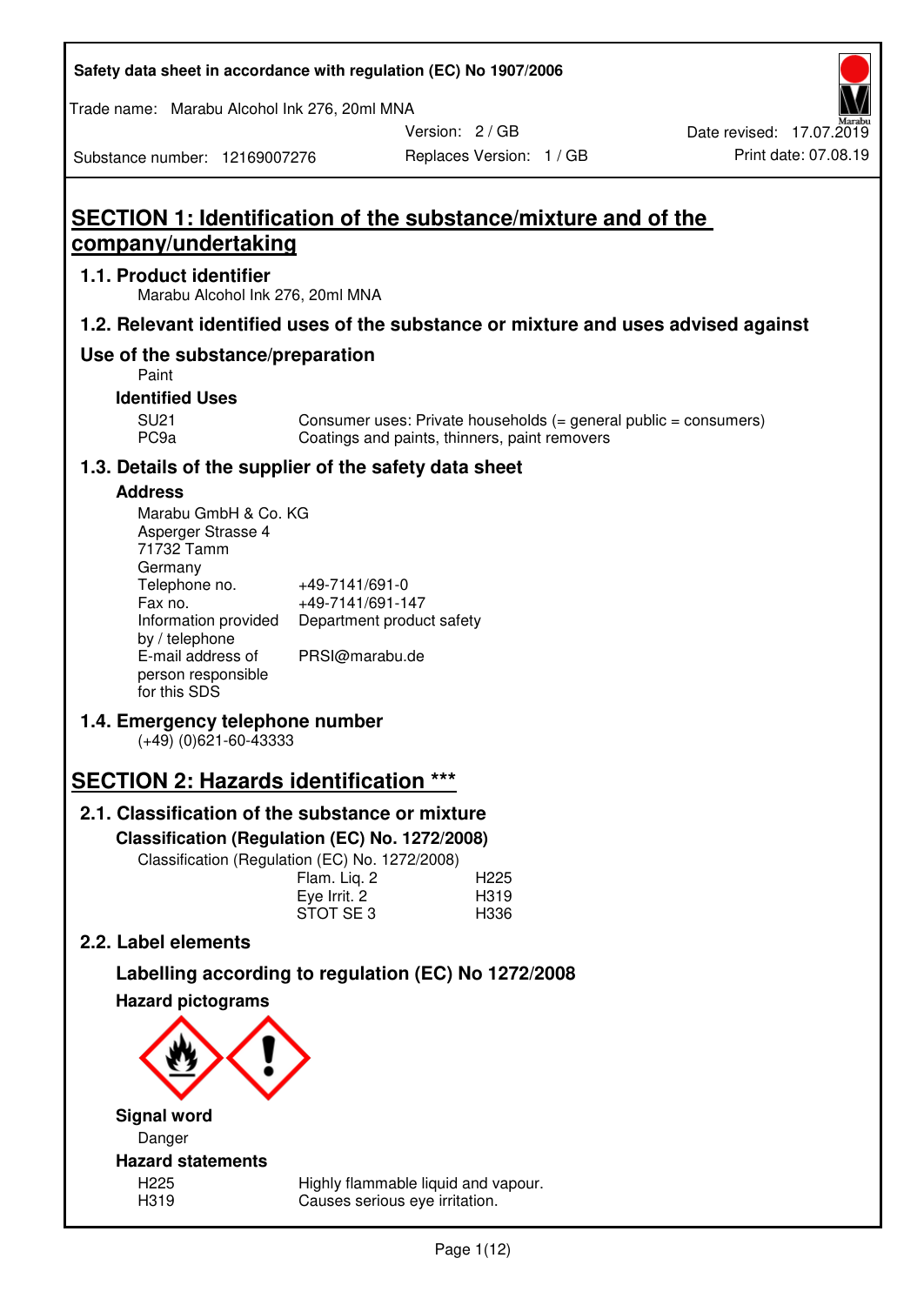| Safety data sheet in accordance with regulation (EC) No 1907/2006 |                                                       |                          |                          |                                                                                 |
|-------------------------------------------------------------------|-------------------------------------------------------|--------------------------|--------------------------|---------------------------------------------------------------------------------|
| Trade name: Marabu Alcohol Ink 276, 20ml MNA                      |                                                       |                          |                          |                                                                                 |
|                                                                   |                                                       | Version: 2 / GB          |                          | Date revised: 17.07.2019                                                        |
| Substance number: 12169007276                                     |                                                       |                          | Replaces Version: 1 / GB | Print date: 07.08.19                                                            |
| H336                                                              | May cause drowsiness or dizziness.                    |                          |                          |                                                                                 |
| Precautionary statements ***                                      |                                                       |                          |                          |                                                                                 |
| P <sub>101</sub>                                                  |                                                       |                          |                          | If medical advice is needed, have product container or label at hand.           |
| P <sub>102</sub>                                                  | Keep out of reach of children.                        |                          |                          |                                                                                 |
| P210                                                              |                                                       |                          |                          | Keep away from heat, hot surfaces, sparks, open flames and other ignition       |
|                                                                   | sources. No smoking.                                  |                          |                          |                                                                                 |
| P264.1                                                            | Wash hands thoroughly after handling.                 |                          |                          |                                                                                 |
| P271                                                              | Use only outdoors or in a well-ventilated area.       |                          |                          |                                                                                 |
| P280                                                              |                                                       |                          |                          | Wear protective gloves/protective clothing/eye protection/face protection.      |
| P305+P351+P338                                                    | lenses, if present and easy to do. Continue rinsing.  |                          |                          | IF IN EYES: Rinse cautiously with water for several minutes. Remove contact     |
| P405                                                              | Store locked up.                                      |                          |                          |                                                                                 |
| P501.9                                                            | Dispose of contents/container as problematic waste.   |                          |                          |                                                                                 |
|                                                                   |                                                       |                          |                          | Hazardous component(s) to be indicated on label (Regulation (EC) No. 1272/2008) |
| contains                                                          | Acetone; Propan-2-ol                                  |                          |                          |                                                                                 |
| <b>Supplemental information</b>                                   |                                                       |                          |                          |                                                                                 |
| <b>EUH066</b>                                                     | Repeated exposure may cause skin dryness or cracking. |                          |                          |                                                                                 |
| 2.3. Other hazards<br>No special hazards have to be mentioned.    |                                                       |                          |                          |                                                                                 |
| <b>SECTION 3: Composition/information on ingredients</b>          |                                                       |                          |                          |                                                                                 |
| 3.2. Mixtures                                                     |                                                       |                          |                          |                                                                                 |
| <b>Hazardous ingredients</b>                                      |                                                       |                          |                          |                                                                                 |
|                                                                   |                                                       |                          |                          |                                                                                 |
| Propan-2-ol<br>CAS No.                                            | 67-63-0                                               |                          |                          |                                                                                 |
| EINECS no.                                                        | 200-661-7                                             |                          |                          |                                                                                 |
| Registration no.                                                  | 01-2119457558-25                                      |                          |                          |                                                                                 |
| Concentration                                                     | 50<br>$>=$                                            | $\,<\,$                  | 100                      | $\%$                                                                            |
|                                                                   |                                                       |                          |                          |                                                                                 |
| Classification (Regulation (EC) No. 1272/2008)                    |                                                       |                          |                          |                                                                                 |
|                                                                   | Flam. Liq. 2                                          | H <sub>225</sub>         |                          |                                                                                 |
|                                                                   | Eye Irrit. 2                                          | H319                     |                          |                                                                                 |
|                                                                   | STOT SE3                                              | H336                     |                          |                                                                                 |
|                                                                   |                                                       |                          |                          |                                                                                 |
| <b>Acetone</b>                                                    |                                                       |                          |                          |                                                                                 |
| CAS No.                                                           | 67-64-1                                               |                          |                          |                                                                                 |
| EINECS no.                                                        | 200-662-2                                             |                          |                          |                                                                                 |
| Registration no.                                                  | 01-2119471330-49                                      |                          |                          |                                                                                 |
| Concentration                                                     | 20<br>$>=$                                            | $\overline{\phantom{0}}$ | 25                       | $\%$                                                                            |
|                                                                   |                                                       |                          |                          |                                                                                 |
| Classification (Regulation (EC) No. 1272/2008)                    |                                                       |                          |                          |                                                                                 |
|                                                                   | Flam. Liq. 2                                          | H <sub>225</sub>         |                          |                                                                                 |
|                                                                   | Eye Irrit. 2                                          | H319                     |                          |                                                                                 |
|                                                                   | STOT SE 3                                             | H336                     |                          |                                                                                 |
|                                                                   |                                                       |                          |                          |                                                                                 |
| 2-(Propyloxy) ethanol                                             |                                                       |                          |                          |                                                                                 |
| CAS No.<br>EINECS no.                                             | 2807-30-9                                             |                          |                          |                                                                                 |
| Concentration                                                     | 220-548-6                                             |                          | 10                       | $\%$                                                                            |
|                                                                   | 1<br>$>=$                                             | $\prec$                  |                          |                                                                                 |
| Classification (Regulation (EC) No. 1272/2008)                    |                                                       |                          |                          |                                                                                 |
|                                                                   | Acute Tox. 4                                          | H312                     |                          |                                                                                 |
|                                                                   | Eye Irrit. 2                                          | H319                     |                          |                                                                                 |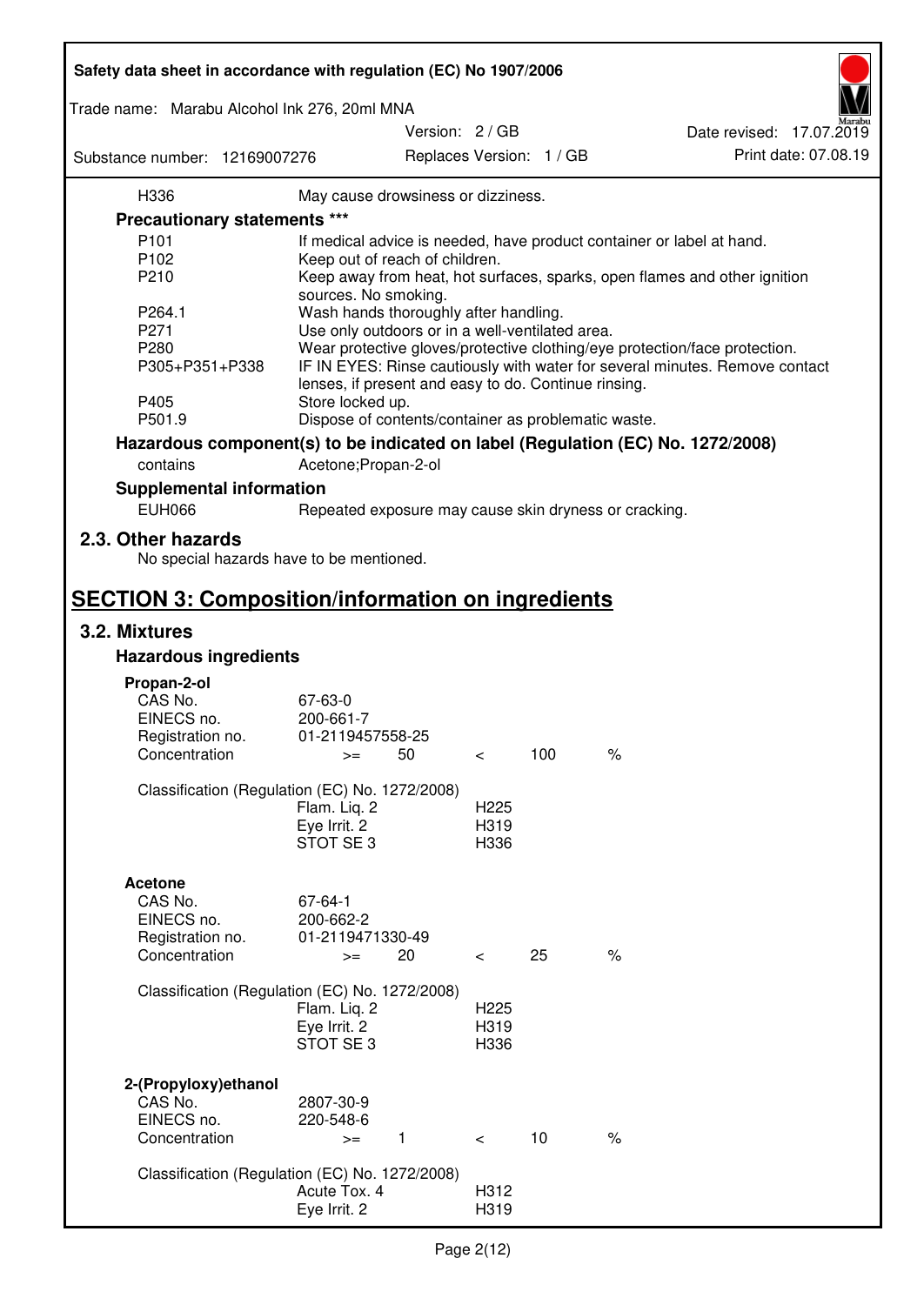Trade name: Marabu Alcohol Ink 276, 20ml MNA



Substance number: 12169007276

Replaces Version: 1 / GB Print date: 07.08.19

# **SECTION 4: First aid measures**

## **4.1. Description of first aid measures**

## **General information**

In all cases of doubt, or when symptoms persist, seek medical attention. Never give anything by mouth to an unconscious person. If unconscious place in recovery position and seek medical advice.

#### **After inhalation**

Remove to fresh air, keep patient warm and at rest. If breathing is irregular or stopped, administer artificial respiration.

#### **After skin contact**

Remove contaminated clothing. Wash skin thoroughly with soap and water or use recognised skin cleanser. Do NOT use solvents or thinners.

#### **After eye contact**

Remove contact lenses, irrigate copiously with clean, fresh water, holding the eyelids apart for at least 10 minutes and seek immediate medical advice.

#### **After ingestion**

If accidentally swallowed rinse the mouth with plenty of water (only if the person is conscious) and obtain immediate medical attention. Keep at rest. Do NOT induce vomiting.

#### **4.2. Most important symptoms and effects, both acute and delayed**  Until now no symptoms known so far.

## **4.3. Indication of any immediate medical attention and special treatment needed**

## **Hints for the physician / treatment**

Treat symptomatically

# **SECTION 5: Firefighting measures**

## **5.1. Extinguishing media**

## **Suitable extinguishing media**

Recommended: alcohol resistant foam, CO2, powders, water spray/mist, Not be used for safety reasons: water jet

## **5.2. Special hazards arising from the substance or mixture**

In the event of fire the following can be released: Carbon monoxide (CO); Carbon dioxide (CO2); dense black smoke

## **5.3. Advice for firefighters**

## **Special protective equipment for fire-fighting**

Cool closed containers exposed to fire with water. Do not allow run-off from fire fighting to enter drains or water courses.

# **SECTION 6: Accidental release measures**

## **6.1. Personal precautions, protective equipment and emergency procedures**

Exclude sources of ignition and ventilate the area. Avoid breathing vapours. Refer to protective measures listed in Sections 7 and 8.

## **6.2. Environmental precautions**

Do not allow to enter drains or waterways. If the product contaminates lakes, rivers or sewage, inform appropriate authorities in accordance with local regulations.

## **6.3. Methods and material for containment and cleaning up**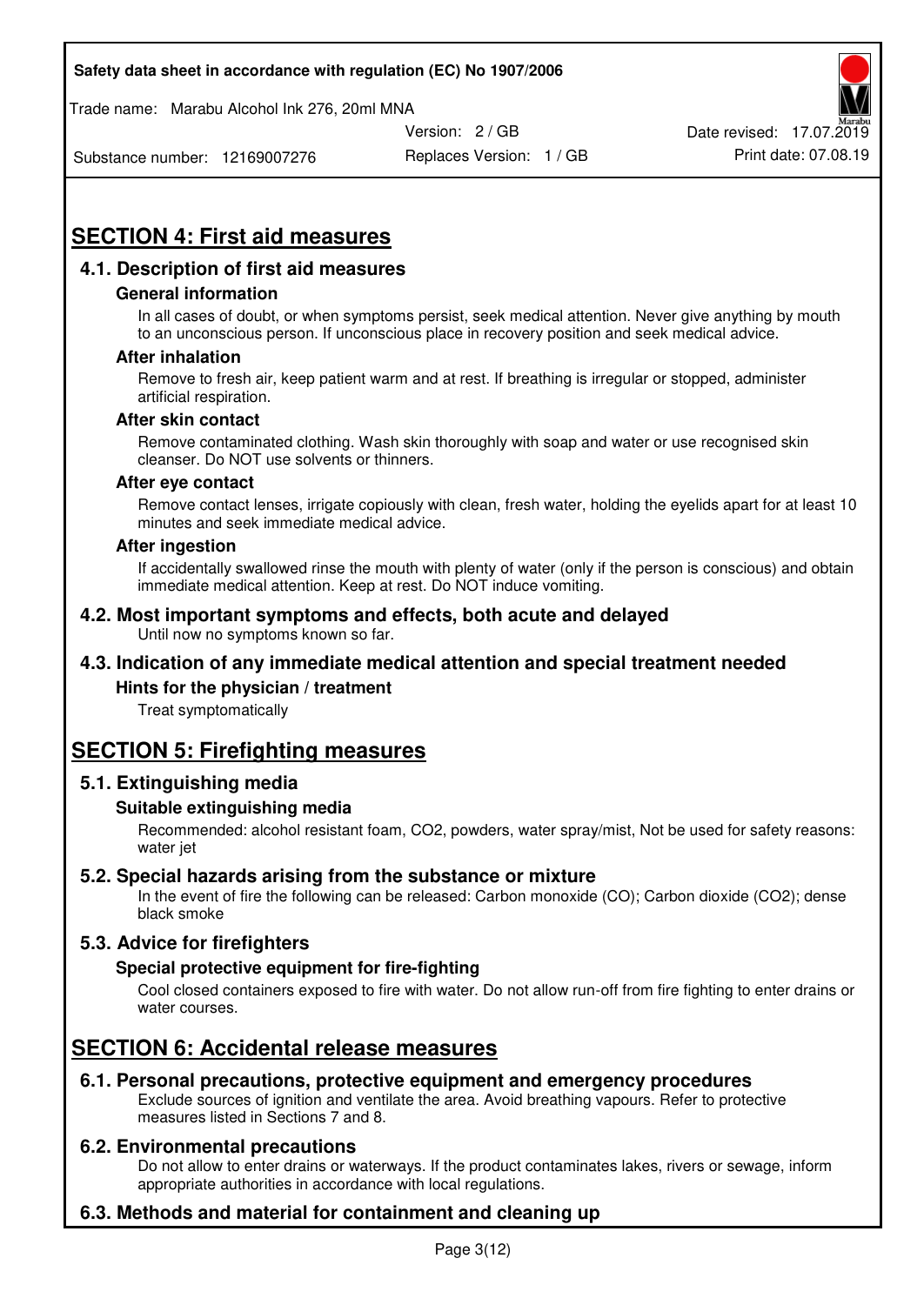Trade name: Marabu Alcohol Ink 276, 20ml MNA

Version: 2 / GB

Replaces Version: 1 / GB Print date: 07.08.19 Date revised: 17.07.2019

Substance number: 12169007276

Contain and collect spillage with non-combustible absorbent materials, e.g. sand, earth, vermiculite, diatomaceous earth and place in container for disposal according to local regulations (see section 13). Clean preferably with a detergent - avoid use of solvents.

## **6.4. Reference to other sections**

Information regarding Safe handling, see Section 7. Information regarding personal protective measures, see Section 8. Information regarding waste disposal, see Section 13.

# **SECTION 7: Handling and storage**

## **7.1. Precautions for safe handling**

## **Advice on safe handling**

Prevent the creation of flammable or explosive concentrations of vapour in air and avoid vapour concentration higher than the occupational exposure limits. In addition, the product should only be used in areas from which all naked lights and other sources of ignition have been excluded. Electrical equipment should be protected to the appropriate standard. Mixture may charge electrostatically: always use earthing leads when transferring from one container to another. Operators should wear anti-static footwear and clothing and floors should be of the conducting type. Isolate from sources of heat, sparks and open flame. No sparking tools should be used. Avoid skin and eye contact. Avoid the inhalation of particulates and spray mist arising from the application of this mixture. Smoking, eating and drinking shall be prohibited in application area. For personal protection see Section 8. Never use pressure to empty: container is not a pressure vessel. Always keep in containers of same material as the original one. Comply with the health and safety at work laws. Do not allow to enter drains or water courses.

## **Advice on protection against fire and explosion**

Vapours are heavier than air and may spread along floors. Vapours may form explosive mixtures with air.

## **Classification of fires / temperature class / Ignition group / Dust explosion class**

Classification of fires B (Combustible liquid substances)<br>Temperature class T2 Temperature class

## **7.2. Conditions for safe storage, including any incompatibilities**

## **Requirements for storage rooms and vessels**

Electrical installations/working materials must comply with the local applied technological safety standards. Storage rooms in which filling operations take place must have a conducting floor. Store in accordance with national regulation

## **Hints on storage assembly**

Store away from oxidising agents, from strongly alkaline and strongly acid materials.

## **Further information on storage conditions**

Observe label precautions. Store between 15 and 30 °C in a dry, well ventilated place away from sources of heat and direct sunlight. Keep container tightly closed. Keep away from sources of ignition. No smoking. Prevent unauthorised access. Containers which are opened must be carefully resealed and kept upright to prevent leakage.

## **7.3. Specific end use(s)**

Paint

# **SECTION 8: Exposure controls/personal protection**

## **8.1. Control parameters**

## **Exposure limit values**

**Acetone** 

| List  | <b>EH40</b> |                   |     |        |
|-------|-------------|-------------------|-----|--------|
| Type  | WEL         |                   |     |        |
| Value | 1210        | mg/m <sup>3</sup> | 500 | ppm(V) |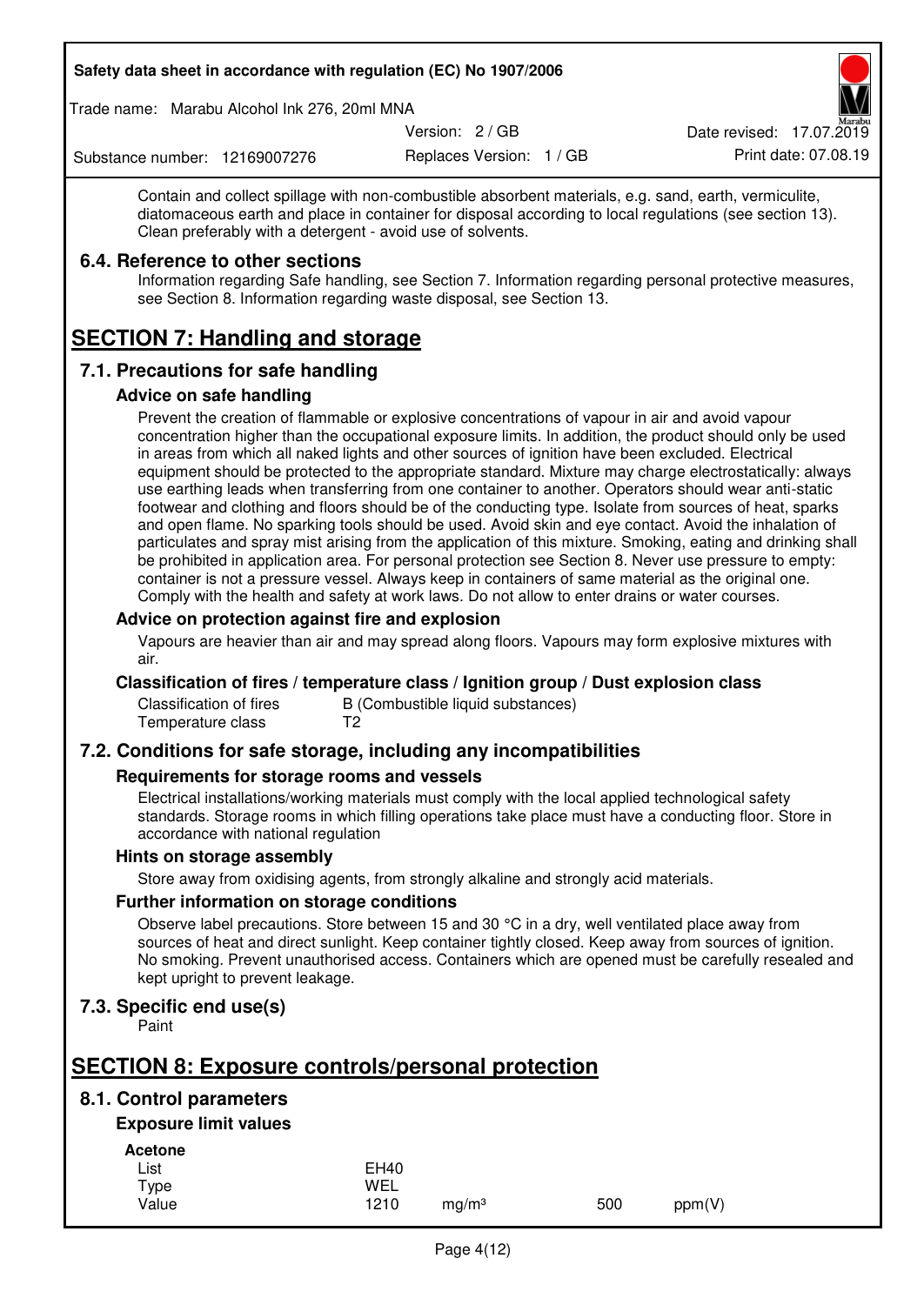| Safety data sheet in accordance with regulation (EC) No 1907/2006 |                          |                                |      |                   |                          |
|-------------------------------------------------------------------|--------------------------|--------------------------------|------|-------------------|--------------------------|
| Trade name: Marabu Alcohol Ink 276, 20ml MNA                      |                          |                                |      |                   |                          |
|                                                                   |                          | Version: 2/GB                  |      |                   | Date revised: 17.07.2019 |
| Substance number: 12169007276                                     |                          | Replaces Version: 1 / GB       |      |                   | Print date: 07.08.19     |
| Short term exposure limit<br><b>Status: 2011</b>                  | 3620                     | mg/m <sup>3</sup>              | 1500 | ppm(V)            |                          |
| Propan-2-ol                                                       |                          |                                |      |                   |                          |
| List                                                              | EH40                     |                                |      |                   |                          |
| <b>Type</b><br>Value                                              | <b>WEL</b><br>999        | mg/m <sup>3</sup>              | 400  | ppm(V)            |                          |
| Short term exposure limit<br><b>Status: 2011</b>                  | 1250                     | mg/m <sup>3</sup>              | 500  | ppm(V)            |                          |
| <b>Derived No/Minimal Effect Levels (DNEL/DMEL)</b>               |                          |                                |      |                   |                          |
| <b>Acetone</b>                                                    |                          |                                |      |                   |                          |
| Type of value<br>Reference group<br>Duration of exposure          | Worker<br>Long term      | Derived No Effect Level (DNEL) |      |                   |                          |
| Route of exposure                                                 | dermal                   |                                |      |                   |                          |
| Concentration                                                     |                          | 186                            |      | mg/kg/d           |                          |
| Type of value<br>Reference group                                  | Worker                   | Derived No Effect Level (DNEL) |      |                   |                          |
| Duration of exposure<br>Route of exposure                         | Short term<br>inhalative |                                |      |                   |                          |
| Concentration                                                     |                          | 2420                           |      | mg/m <sup>3</sup> |                          |
| Type of value<br>Reference group                                  | Worker                   | Derived No Effect Level (DNEL) |      |                   |                          |
| Duration of exposure                                              | Long term                |                                |      |                   |                          |
| Route of exposure                                                 | inhalative               |                                |      |                   |                          |
| Concentration                                                     |                          | 1210                           |      | mg/m <sup>3</sup> |                          |
| Type of value                                                     |                          | Derived No Effect Level (DNEL) |      |                   |                          |
| Reference group                                                   | Consumer                 |                                |      |                   |                          |
| Duration of exposure                                              | Long term                |                                |      |                   |                          |
| Route of exposure<br>Concentration                                | oral                     | 62                             |      | mg/kg/d           |                          |
|                                                                   |                          |                                |      |                   |                          |
| Type of value<br>Reference group                                  | Consumer                 | Derived No Effect Level (DNEL) |      |                   |                          |
| Duration of exposure                                              | Long term                |                                |      |                   |                          |
| Concentration                                                     |                          | 62                             |      | mg/kg/d           |                          |
| Type of value                                                     |                          | Derived No Effect Level (DNEL) |      |                   |                          |
| Reference group                                                   | Consumer                 |                                |      |                   |                          |
| Duration of exposure                                              | Long term                |                                |      |                   |                          |
| Route of exposure                                                 | inhalative               |                                |      |                   |                          |
| Concentration                                                     |                          | 200                            |      | mg/m <sup>3</sup> |                          |
| Propan-2-ol                                                       |                          |                                |      |                   |                          |
| Type of value                                                     |                          | Derived No Effect Level (DNEL) |      |                   |                          |
| Reference group                                                   | Worker                   |                                |      |                   |                          |
| Duration of exposure                                              | Long term<br>inhalative  |                                |      |                   |                          |
| Route of exposure<br>Mode of action                               |                          | Systemic effects               |      |                   |                          |
| Concentration                                                     |                          | 500                            |      | mg/m <sup>3</sup> |                          |
|                                                                   |                          | Derived No Effect Level (DNEL) |      |                   |                          |
| Type of value<br>Reference group                                  | Worker                   |                                |      |                   |                          |
| Duration of exposure                                              | Long term                |                                |      |                   |                          |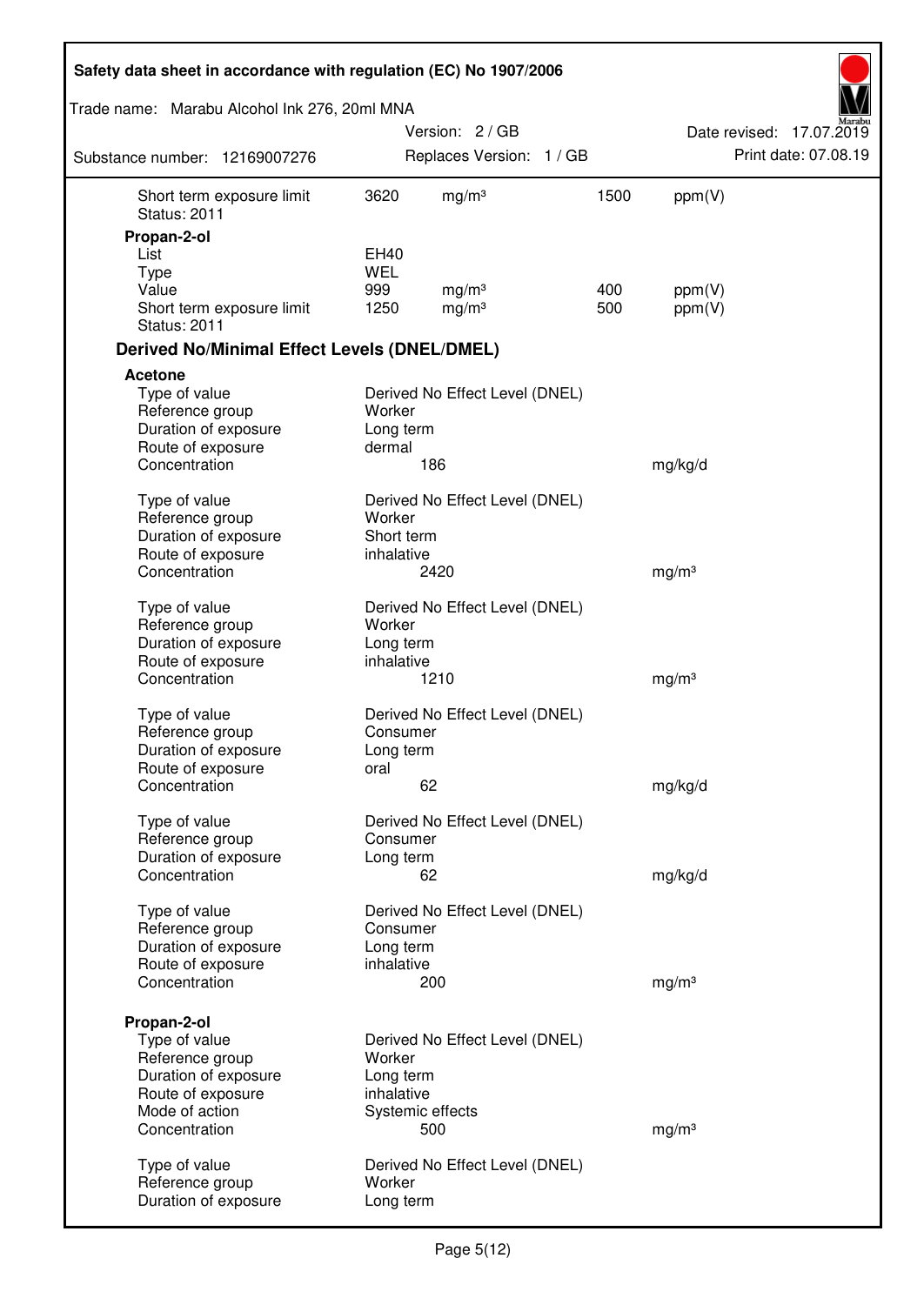## Trade name: Marabu Alcohol Ink 276, 20ml MNA

Substance number: 12169007276

Version: 2 / GB Replaces Version: 1 / GB Print date: 07.08.19



| Route of exposure<br>Mode of action             | dermal<br>Systemic effects                                  |                   |
|-------------------------------------------------|-------------------------------------------------------------|-------------------|
| Concentration                                   | 888                                                         | mg/kg/d           |
| Type of value<br>Reference group                | Derived No Effect Level (DNEL)<br><b>General Population</b> |                   |
| Duration of exposure                            | Long term                                                   |                   |
| Route of exposure                               | inhalative                                                  |                   |
| Mode of action<br>Concentration                 | Systemic effects<br>89                                      | mg/m <sup>3</sup> |
|                                                 |                                                             |                   |
| Type of value<br>Reference group                | Derived No Effect Level (DNEL)<br><b>General Population</b> |                   |
| Duration of exposure                            | Long term                                                   |                   |
| Route of exposure                               | dermal                                                      |                   |
| Mode of action<br>Concentration                 | Systemic effects<br>319                                     | mg/kg/d           |
|                                                 |                                                             |                   |
| Type of value<br>Reference group                | Derived No Effect Level (DNEL)<br><b>General Population</b> |                   |
| Duration of exposure                            | Long term                                                   |                   |
| Route of exposure                               | oral                                                        |                   |
| Mode of action<br>Concentration                 | Systemic effects<br>26                                      | mg/kg/d           |
|                                                 |                                                             |                   |
| <b>Predicted No Effect Concentration (PNEC)</b> |                                                             |                   |
| <b>Acetone</b>                                  |                                                             |                   |
| Type of value<br><b>Type</b>                    | <b>PNEC</b><br>Freshwater                                   |                   |
| Concentration                                   | 10,6                                                        | mg/l              |
| Type of value                                   | <b>PNEC</b>                                                 |                   |
| <b>Type</b><br>Concentration                    | Saltwater<br>1,06                                           | mg/l              |
|                                                 |                                                             |                   |
| Type of value<br>Type                           | <b>PNEC</b><br>Water (intermittent release)                 |                   |
| Concentration                                   | 21                                                          | mg/l              |
|                                                 |                                                             |                   |
| Type of value<br><b>Type</b>                    | <b>PNEC</b><br>Freshwater sediment                          |                   |
| Concentration                                   | 30,4                                                        | mg/kg             |
| Type of value                                   | <b>PNEC</b>                                                 |                   |
| <b>Type</b>                                     | Marine sediment                                             |                   |
| Concentration                                   | 3,04                                                        | mg/kg             |
| Type of value                                   | <b>PNEC</b>                                                 |                   |
| Type<br>Concentration                           | Soil                                                        |                   |
|                                                 | 29,5                                                        | mg/kg             |
| Type of value                                   | <b>PNEC</b>                                                 |                   |
| <b>Type</b><br>Concentration                    | Sewage treatment plant (STP)<br>100                         | mg/l              |
|                                                 |                                                             |                   |
| Propan-2-ol                                     |                                                             |                   |
| Type of value                                   | <b>PNEC</b>                                                 |                   |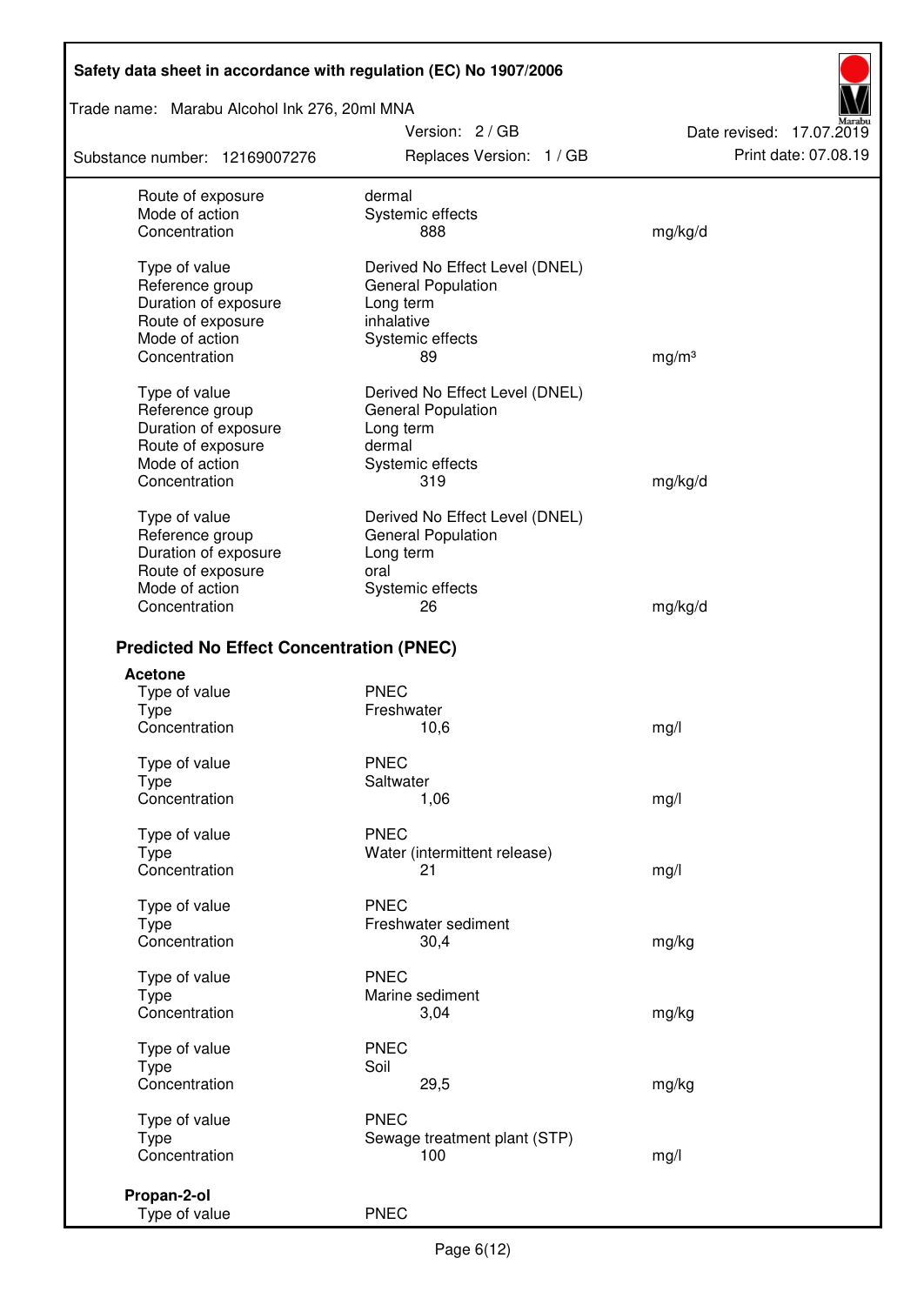#### Trade name: Marabu Alcohol Ink 276, 20ml MNA

Subst

| ance number: 12169007276               | Replaces Version: 1 / GB                            | Print date: 07.08.19 |
|----------------------------------------|-----------------------------------------------------|----------------------|
| <b>Type</b><br>Concentration           | Freshwater<br>140,9                                 | mg/l                 |
| Type of value<br>Type<br>Concentration | <b>PNEC</b><br>Saltwater<br>140,9                   | mg/l                 |
| Type of value<br>Type<br>Concentration | <b>PNEC</b><br>Sewage treatment plant (STP)<br>2251 | mg/l                 |
| Type of value<br>Type<br>Concentration | <b>PNEC</b><br>Freshwater sediment<br>552           | mg/kg                |
| Type of value<br>Type<br>Concentration | <b>PNEC</b><br>Marine sediment<br>552               | mg/kg                |
| Type of value<br>Type<br>Concentration | <b>PNEC</b><br>Soil<br>28                           | mg/kg                |

Version: 2 / GB

Date revised: 17.07.2019

## **8.2. Exposure controls**

#### **Exposure controls**

Provide adequate ventilation. Where reasonably practicable this should be achieved by the use of local exhaust ventilation and good general extraction. If these are not sufficient to maintain concentrations of particulates and solvent vapour below the OEL, suitable respiratory protection must be worn.

## **Respiratory protection**

If workers are exposed to concentrations above the exposure limit they must use appropriate, certified respirators. Full mask, filter A

#### **Hand protection**

There is no one glove material or combination of materials that will give unlimited resistance to any individual or combination of chemicals.

For prolonged or repeated handling nitrile rubber gloves with textile undergloves are required.<br>Material thickness  $\geq 0.5$  mm

- Material thickness  $\begin{array}{ccc} 0.5 \\ -8.5 \end{array}$  Material thickness  $\begin{array}{ccc} 0.5 \\ -8.5 \end{array}$
- Breakthrough time < 30 min

The breakthrough time must be greater than the end use time of the product.

The instructions and information provided by the glove manufacturer on use, storage, maintenance and replacement must be followed.

Gloves should be replaced regularly and if there is any sign of damage to the glove material.

Always ensure that gloves are free from defects and that they are stored and used correctly.

The performance or effectiveness of the glove may be reduced by physical/ chemical damage and poor maintenance.

Barrier creams may help to protect the exposed areas of the skin, they should however not be applied once exposure has occurred.

## **Eye protection**

Use safety eyewear designed to protect against splash of liquids.

## **Body protection**

Cotton or cotton/synthetic overalls or coveralls are normally suitable.

# **SECTION 9: Physical and chemical properties**

**9.1. Information on basic physical and chemical properties**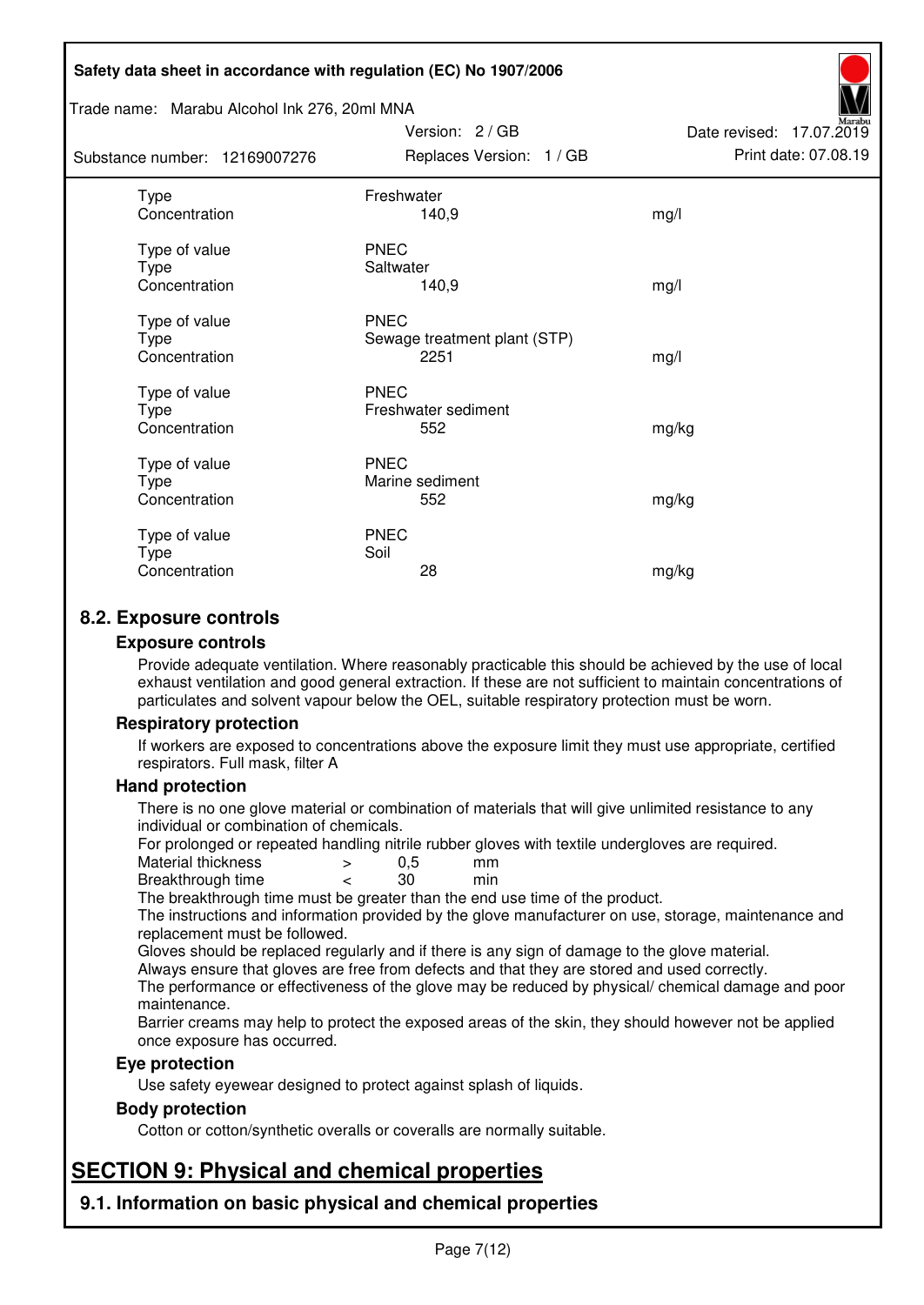| Trade name: Marabu Alcohol Ink 276, 20ml MNA<br>Substance number: 12169007276 |                          | Version: 2 / GB<br>Replaces Version: 1 / GB |                 |     |                    | Date revised: 17.07.2019 | Print date: 07.08.19 |
|-------------------------------------------------------------------------------|--------------------------|---------------------------------------------|-----------------|-----|--------------------|--------------------------|----------------------|
| <b>Form</b>                                                                   | liquid                   |                                             |                 |     |                    |                          |                      |
| Colour<br><b>Odour</b>                                                        | coloured<br>solvent-like |                                             |                 |     |                    |                          |                      |
| <b>Odour threshold</b>                                                        |                          |                                             |                 |     |                    |                          |                      |
| Remarks                                                                       |                          | No data available                           |                 |     |                    |                          |                      |
| pH value                                                                      |                          |                                             |                 |     |                    |                          |                      |
| Remarks                                                                       |                          | Not applicable                              |                 |     |                    |                          |                      |
| <b>Melting point</b>                                                          |                          |                                             |                 |     |                    |                          |                      |
| Remarks                                                                       |                          | not determined                              |                 |     |                    |                          |                      |
| <b>Freezing point</b>                                                         |                          |                                             |                 |     |                    |                          |                      |
| Remarks                                                                       |                          | not determined                              |                 |     |                    |                          |                      |
| Initial boiling point and boiling range                                       |                          |                                             |                 |     |                    |                          |                      |
| Value                                                                         | appr.                    | 82                                          |                 |     | $\rm ^{\circ}C$    |                          |                      |
| <b>Flash point</b>                                                            |                          |                                             |                 |     |                    |                          |                      |
| Value                                                                         |                          | 20                                          |                 |     | °C                 |                          |                      |
| Evaporation rate (ether $= 1$ ) :                                             |                          |                                             |                 |     |                    |                          |                      |
| Remarks                                                                       |                          | not determined                              |                 |     |                    |                          |                      |
| <b>Flammability (solid, gas)</b><br>Not applicable                            |                          |                                             |                 |     |                    |                          |                      |
| Upper/lower flammability or explosive limits                                  |                          |                                             |                 |     |                    |                          |                      |
| Lower explosion limit<br>Upper explosion limit<br>Source                      | appr.<br>appr.           | $\overline{c}$<br>13<br>Literature value    |                 |     | $%$ (V)<br>$%$ (V) |                          |                      |
| Vapour pressure                                                               |                          |                                             |                 |     |                    |                          |                      |
| Value                                                                         | appr.                    | 45                                          |                 |     | hPa                |                          |                      |
| <b>Vapour density</b>                                                         |                          |                                             |                 |     |                    |                          |                      |
| Remarks                                                                       |                          | not determined                              |                 |     |                    |                          |                      |
| <b>Density</b>                                                                |                          |                                             |                 |     |                    |                          |                      |
| Remarks                                                                       |                          | not determined                              |                 |     |                    |                          |                      |
| Solubility in water                                                           |                          |                                             |                 |     |                    |                          |                      |
| Remarks                                                                       |                          | partially miscible                          |                 |     |                    |                          |                      |
| Partition coefficient: n-octanol/water                                        |                          |                                             |                 |     |                    |                          |                      |
| Remarks                                                                       |                          | Not applicable                              |                 |     |                    |                          |                      |
| Ignition temperature                                                          |                          |                                             |                 |     |                    |                          |                      |
| Value<br>Source                                                               | appr.                    | 425<br>Literature value                     |                 |     | $^{\circ}C$        |                          |                      |
| <b>Viscosity</b>                                                              |                          |                                             |                 |     |                    |                          |                      |
| Value                                                                         |                          | 150                                         | to              | 250 | mPa.s              |                          |                      |
| <b>Efflux time</b>                                                            |                          |                                             |                 |     |                    |                          |                      |
| Value                                                                         | $\prec$                  | 12                                          |                 |     | s                  |                          |                      |
| Temperature<br>Method                                                         |                          | 20<br>DIN 53211 4 mm                        | $\rm ^{\circ}C$ |     |                    |                          |                      |
| <b>Explosive properties</b>                                                   |                          |                                             |                 |     |                    |                          |                      |
| evaluation                                                                    | no                       |                                             |                 |     |                    |                          |                      |
| <b>Oxidising properties</b>                                                   |                          |                                             |                 |     |                    |                          |                      |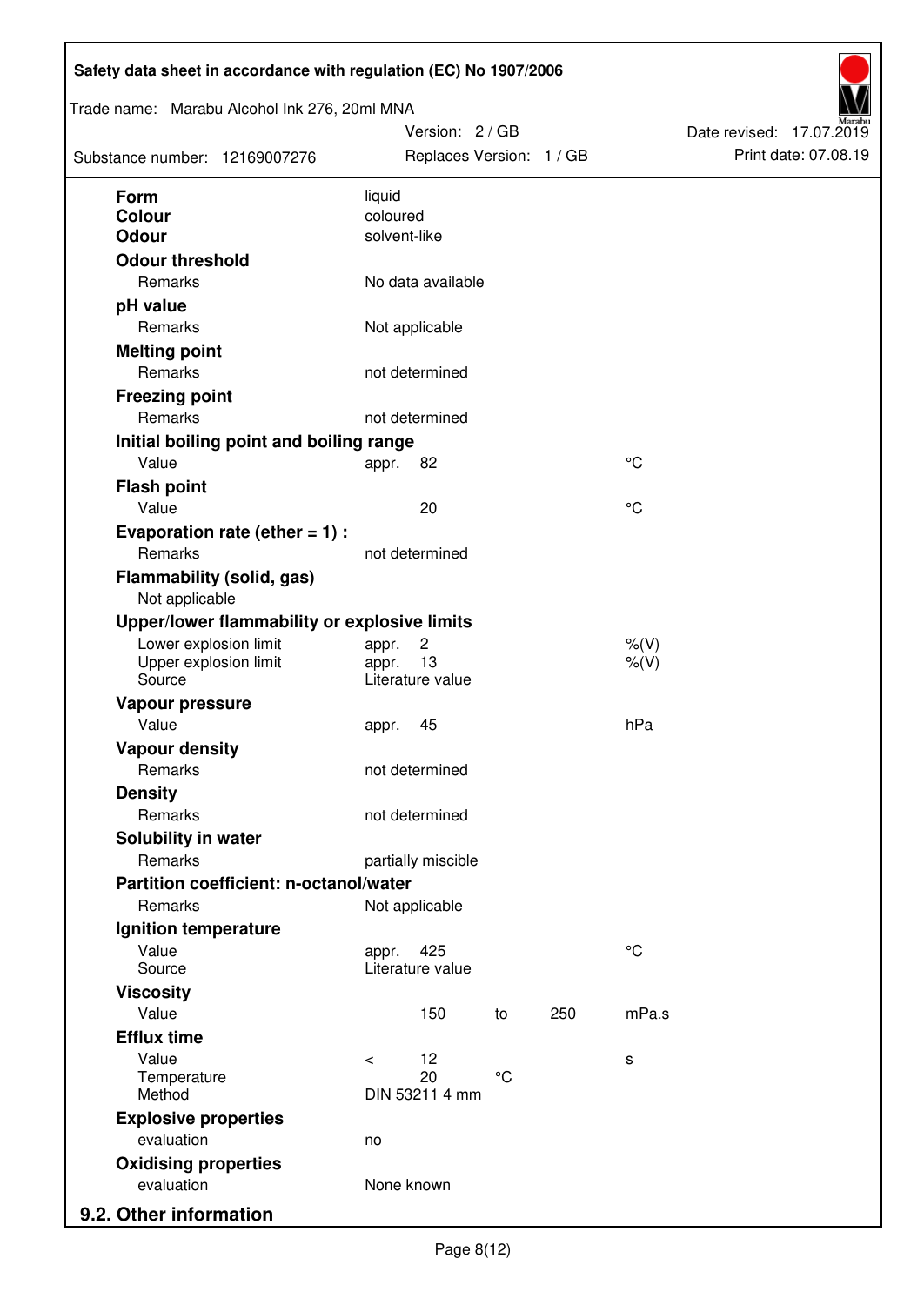Trade name: Marabu Alcohol Ink 276, 20ml MNA

Version: 2 / GB

Substance number: 12169007276

## **Other information**

The physical specifications are approximate values and refer to the used safety relevant component(s).

# **SECTION 10: Stability and reactivity**

## **10.1. Reactivity**

No hazardous reactions when stored and handled according to prescribed instructions.

## **10.2. Chemical stability**

Stable under recommended storage and handling conditions (see section 7).

## **10.3. Possibility of hazardous reactions**

Keep away from oxidising agents, strongly alkaline and strongly acid materials in order to avoid exothermic reactions.

## **10.4. Conditions to avoid**

When exposed to high temperatures may produce hazardous decomposition products.

## **10.5. Incompatible materials**

No hazardous reactions when stored and handled according to prescribed instructions.

## **10.6. Hazardous decomposition products**

See chapter 5.2 (Firefighting measures - Special hazards arising from the substance or mixture).

# **SECTION 11: Toxicological information**

## **11.1. Information on toxicological effects**

| <b>Acute oral toxicity</b><br><b>Remarks</b> | Based on available data, the classification criteria are not met. |       |
|----------------------------------------------|-------------------------------------------------------------------|-------|
| <b>Acute oral toxicity (Components)</b>      |                                                                   |       |
| <b>Acetone</b>                               |                                                                   |       |
| Species<br>LD50                              | rat<br>5800                                                       | mg/kg |
| <b>Acute dermal toxicity (Components)</b>    |                                                                   |       |
| <b>Acetone</b><br>Species<br>LD50            | rabbit<br>20000                                                   | mg/kg |
| <b>Acute inhalational toxicity</b>           |                                                                   |       |
| <b>Remarks</b>                               | Based on available data, the classification criteria are not met. |       |
| <b>Skin corrosion/irritation</b>             |                                                                   |       |
| Remarks                                      | Based on available data, the classification criteria are not met. |       |
| Serious eye damage/irritation                |                                                                   |       |
| evaluation<br><b>Remarks</b>                 | irritant<br>The classification criteria are met.                  |       |
| <b>Sensitization</b>                         |                                                                   |       |
| <b>Remarks</b>                               | Based on available data, the classification criteria are not met. |       |
| <b>Mutagenicity</b>                          |                                                                   |       |
| Remarks                                      | Based on available data, the classification criteria are not met. |       |
| <b>Reproductive toxicity</b>                 |                                                                   |       |
| Remarks                                      | Based on available data, the classification criteria are not met. |       |
| Carcinogenicity                              |                                                                   |       |
| Remarks                                      | Based on available data, the classification criteria are not met. |       |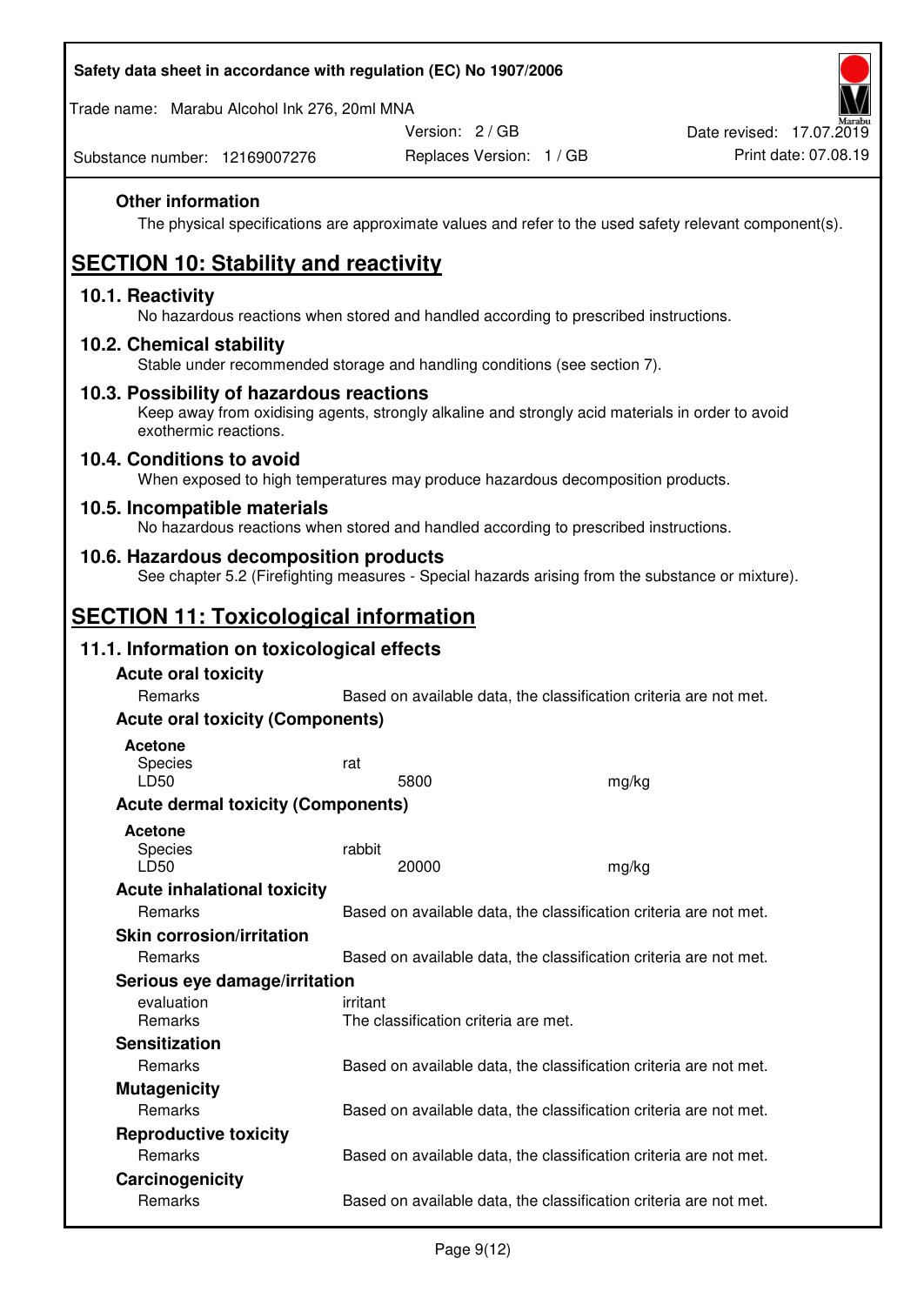Trade name: Marabu Alcohol Ink 276, 20ml MNA

Version: 2 / GB

Substance number: 12169007276

Replaces Version: 1 / GB Print date: 07.08.19 Date revised: 17.07.2019

## **Specific Target Organ Toxicity (STOT)**

| Single exposure<br><b>Remarks</b><br>evaluation | The classification criteria are met.<br>May cause drowsiness or dizziness. |
|-------------------------------------------------|----------------------------------------------------------------------------|
| <b>Repeated exposure</b><br>Remarks             | Based on available data, the classification criteria are not met.          |

#### **Aspiration hazard**

Based on available data, the classification criteria are not met.

#### **Experience in practice**

Exposure to component solvents vapours concentration in excess of the stated occupational exposure limit may result in adverse health effects such as mucous membrane and respiratory system irritation and adverse effects on kidney, liver and central nervous system. Symptoms and signs include headache, dizziness, fatigue, muscular weakness, drowsiness and in extreme cases, loss of consciousness. Solvents may cause some of the above effects by absorption through the skin. Repeated or prolonged contact with the mixture may cause removal of natural fat from the skin resulting in non-allergic contact dermatitis and absorption through the skin. The liquid splashed in the eyes may cause irritation and reversible damage. Ingestion may cause nausea, diarrhoea and vomiting. This takes into account, where known, delayed and immediate effects and also chronic effects of components from short-term and long-term exposure by oral, inhalation and dermal routes of exposure and eye contact.

#### **Other information**

There are no data available on the mixture itself. The mixture has been assessed following the additivity method of the GHS/CLP Regulation (EC) No 1272/2008.

# **SECTION 12: Ecological information**

## **12.1. Toxicity**

## **General information**

There are no data available on the mixture itself.Do not allow to enter drains or water courses.The mixture has been assessed following the summation method of the CLP Regulation (EC) No 1272/2008 and is not classified as dangerous for the environment.

## **12.2. Persistence and degradability**

#### **General information**

No data available

## **12.3. Bioaccumulative potential**

## **General information**

There are no data available on the mixture itself.

#### **Partition coefficient: n-octanol/water**

Remarks Not applicable

## **12.4. Mobility in soil**

## **General information**

There are no data available on the mixture itself.

## **12.5. Results of PBT and vPvB assessment**

#### **General information**

There are no data available on the mixture itself.

## **12.6. Other adverse effects**

## **General information**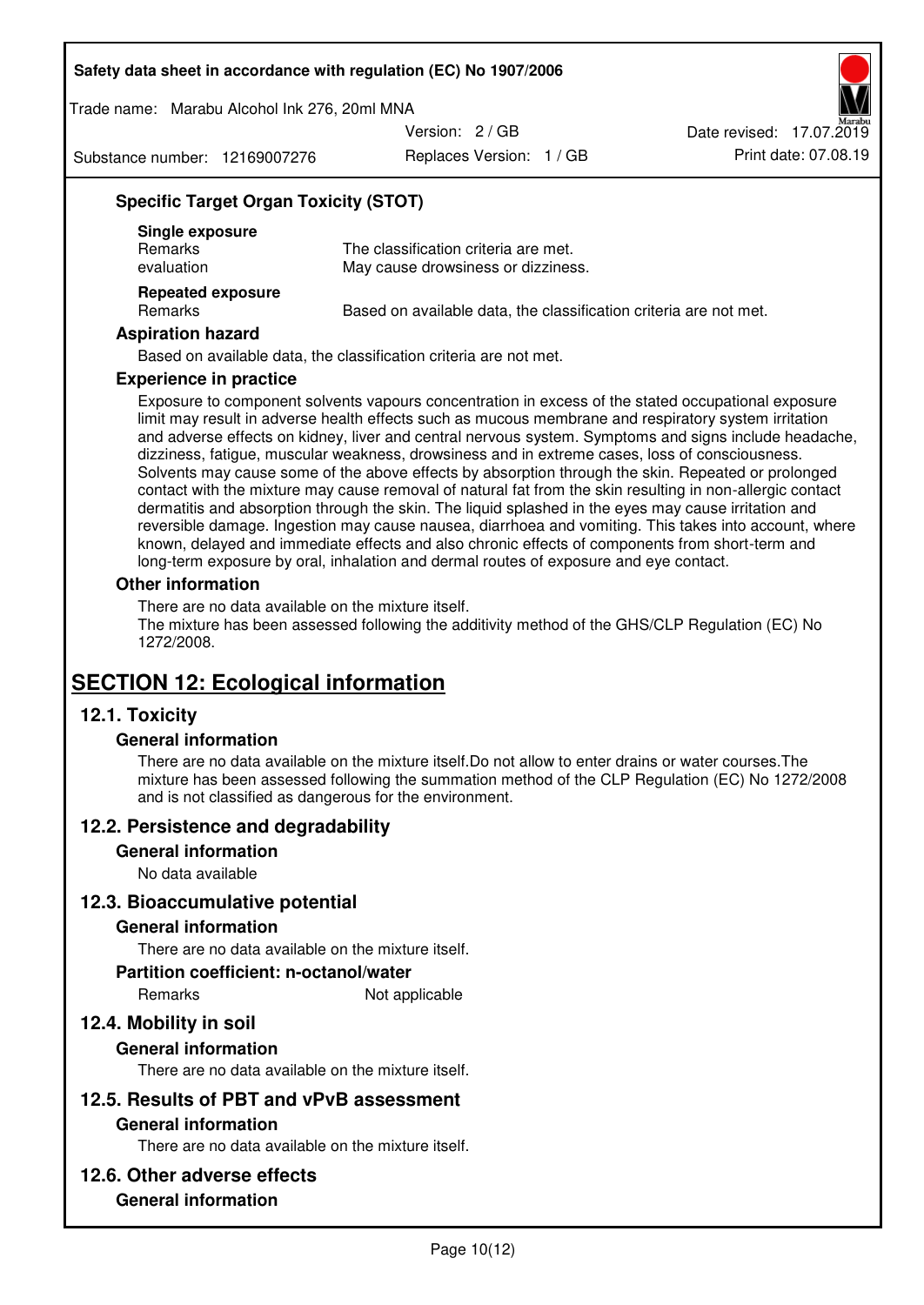Trade name: Marabu Alcohol Ink 276, 20ml MNA

Version: 2 / GB

Substance number: 12169007276

Replaces Version: 1 / GB Print date: 07.08.19 Date revised: 17.07.2019

There are no data available on the mixture itself.

# **SECTION 13: Disposal considerations**

## **13.1. Waste treatment methods**

## **Disposal recommendations for the product**

Do not allow to enter drains or water courses.

Wastes and emptied containers should be classified in accordance with relevant national regulation. The European Waste Catalogue classification of this product, when disposed of as waste is EWC waste code  $08\,03\,12^*$  waste ink containing dangerous substances If this product is mixed with other wastes, the original waste product code may no longer apply and the appropriate code should be assigned.

For further information contact your local waste authority.

## **Disposal recommendations for packaging**

Using information provided in this safety data sheet, advice should be obtained from the relevant waste authority on the classification of empty containers. Empty containers must be scrapped or reconditioned.

Not emptied containers are hazardous waste (waste code number 150110).

# **SECTION 14: Transport information**

## **Land transport ADR/RID**

| 14.1. UN number<br><b>UN 1263</b>                                                                                                                                                                                                            |                   |
|----------------------------------------------------------------------------------------------------------------------------------------------------------------------------------------------------------------------------------------------|-------------------|
| 14.2. UN proper shipping name                                                                                                                                                                                                                |                   |
| <b>PAINT</b>                                                                                                                                                                                                                                 |                   |
| 14.3. Transport hazard class(es)                                                                                                                                                                                                             |                   |
| Class                                                                                                                                                                                                                                        |                   |
| Label                                                                                                                                                                                                                                        | ვ<br>ვ            |
| 14.4. Packing group                                                                                                                                                                                                                          |                   |
| Packing group                                                                                                                                                                                                                                | Ш                 |
| Special provision                                                                                                                                                                                                                            | 640D              |
| <b>Limited Quantity</b>                                                                                                                                                                                                                      | 5 <sub>1</sub>    |
| Transport category                                                                                                                                                                                                                           | 3                 |
| 14.5. Environmental hazards                                                                                                                                                                                                                  |                   |
| Tunnel restriction code                                                                                                                                                                                                                      | D/E               |
|                                                                                                                                                                                                                                              |                   |
| <b>Marine transport IMDG/GGVSee</b><br>14.1. UN number<br>UN 1263<br>14.2. UN proper shipping name<br><b>PAINT</b><br>14.3. Transport hazard class(es)<br>Class<br>14.4. Packing group<br>Packing group<br>14.5. Environmental hazards<br>no | 3<br>$\mathbf{I}$ |
| Air transport ICAO/IATA                                                                                                                                                                                                                      |                   |
| 14.1. UN number                                                                                                                                                                                                                              |                   |
| UN 1263                                                                                                                                                                                                                                      |                   |
| 14.2. UN proper shipping name<br><b>PAINT</b>                                                                                                                                                                                                |                   |
| 14.3. Transport hazard class(es)                                                                                                                                                                                                             |                   |
| Class                                                                                                                                                                                                                                        | 3                 |
|                                                                                                                                                                                                                                              |                   |